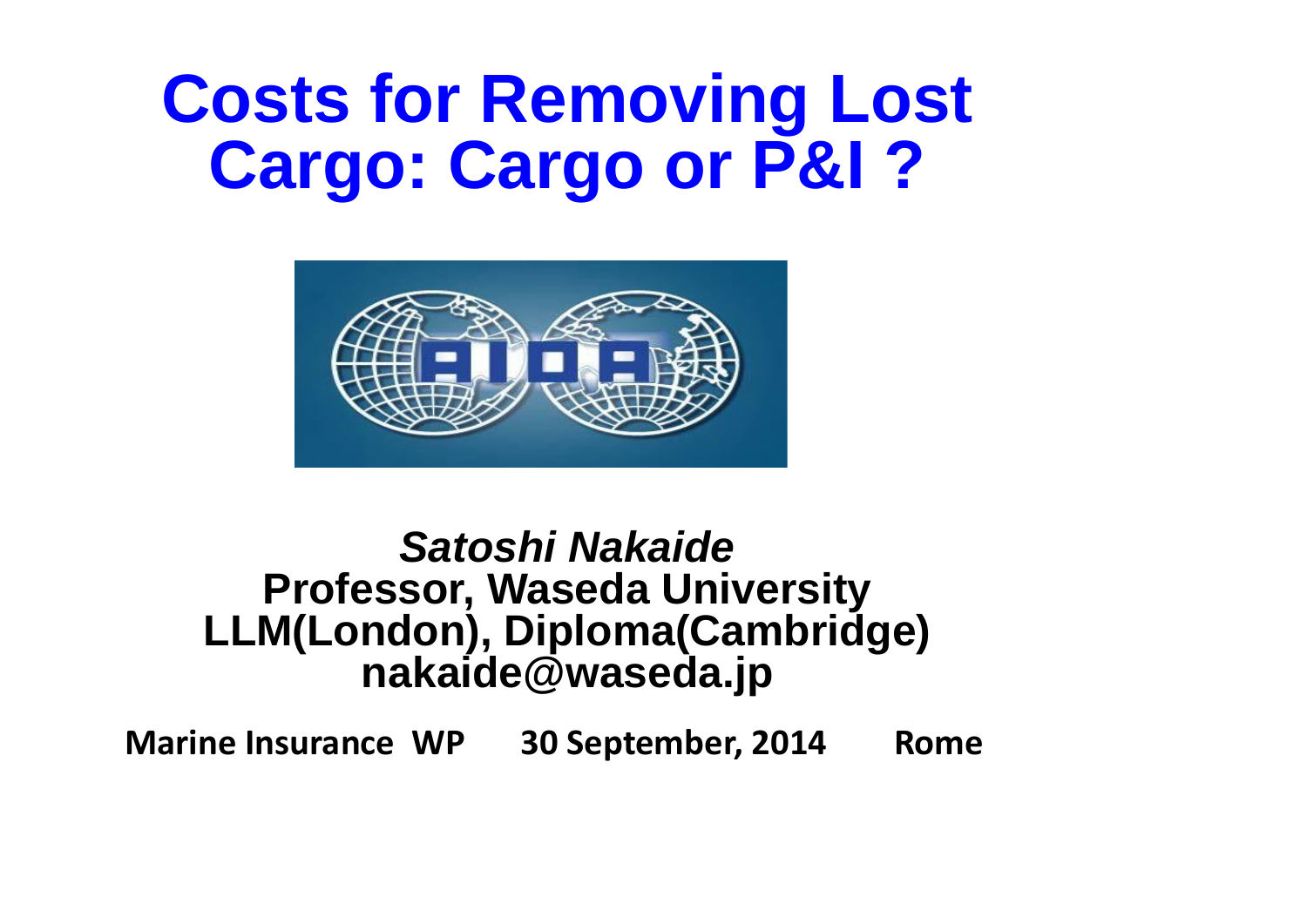

Photo is provided by Mr. Miyahiro, Japan P&I Club. Copy is not allowed.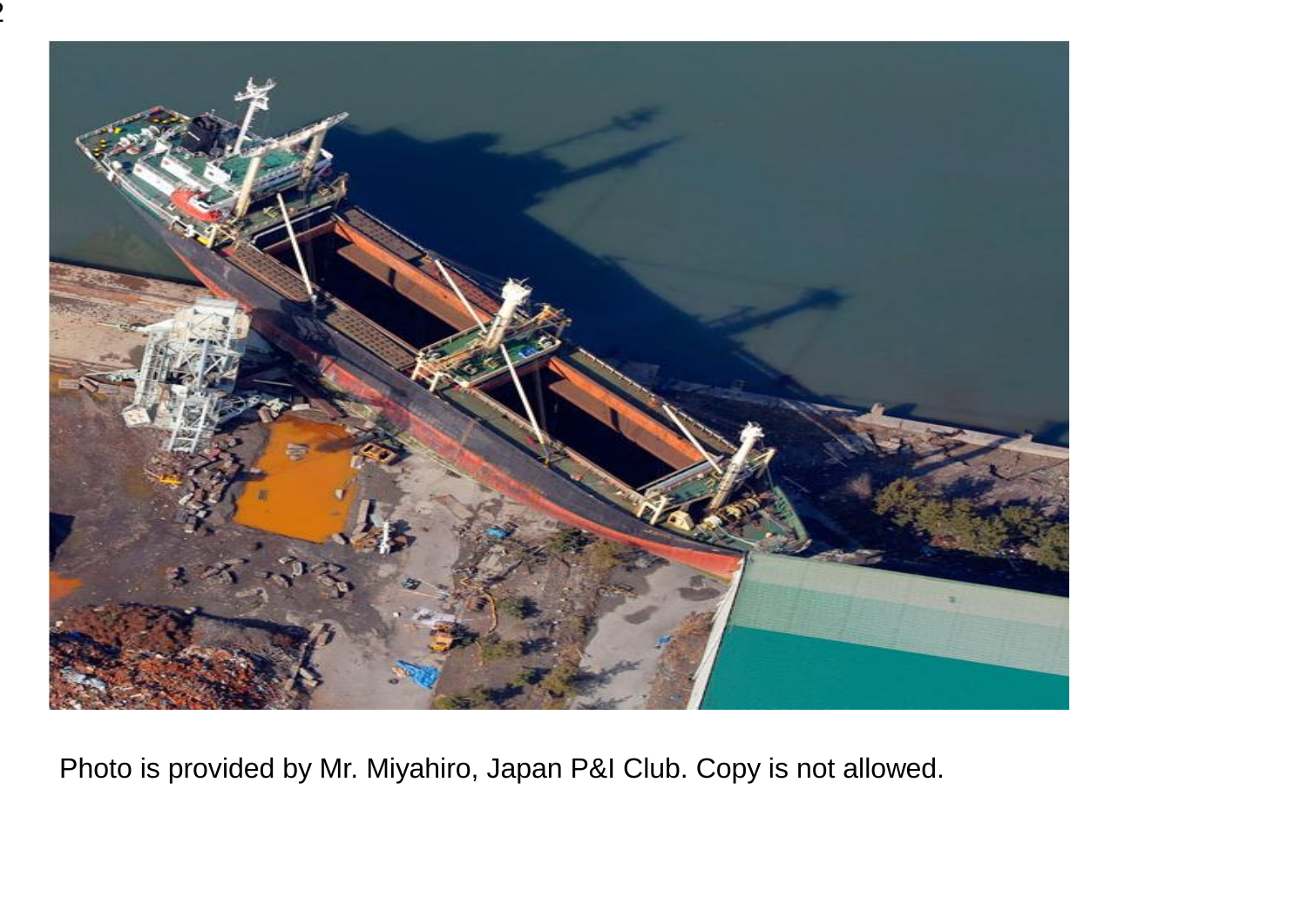**Importance of the Issue Difficulties of the legal Issue Tests Case Study 1 Case Study 2 Case Study 3 Case Study 4 Summary**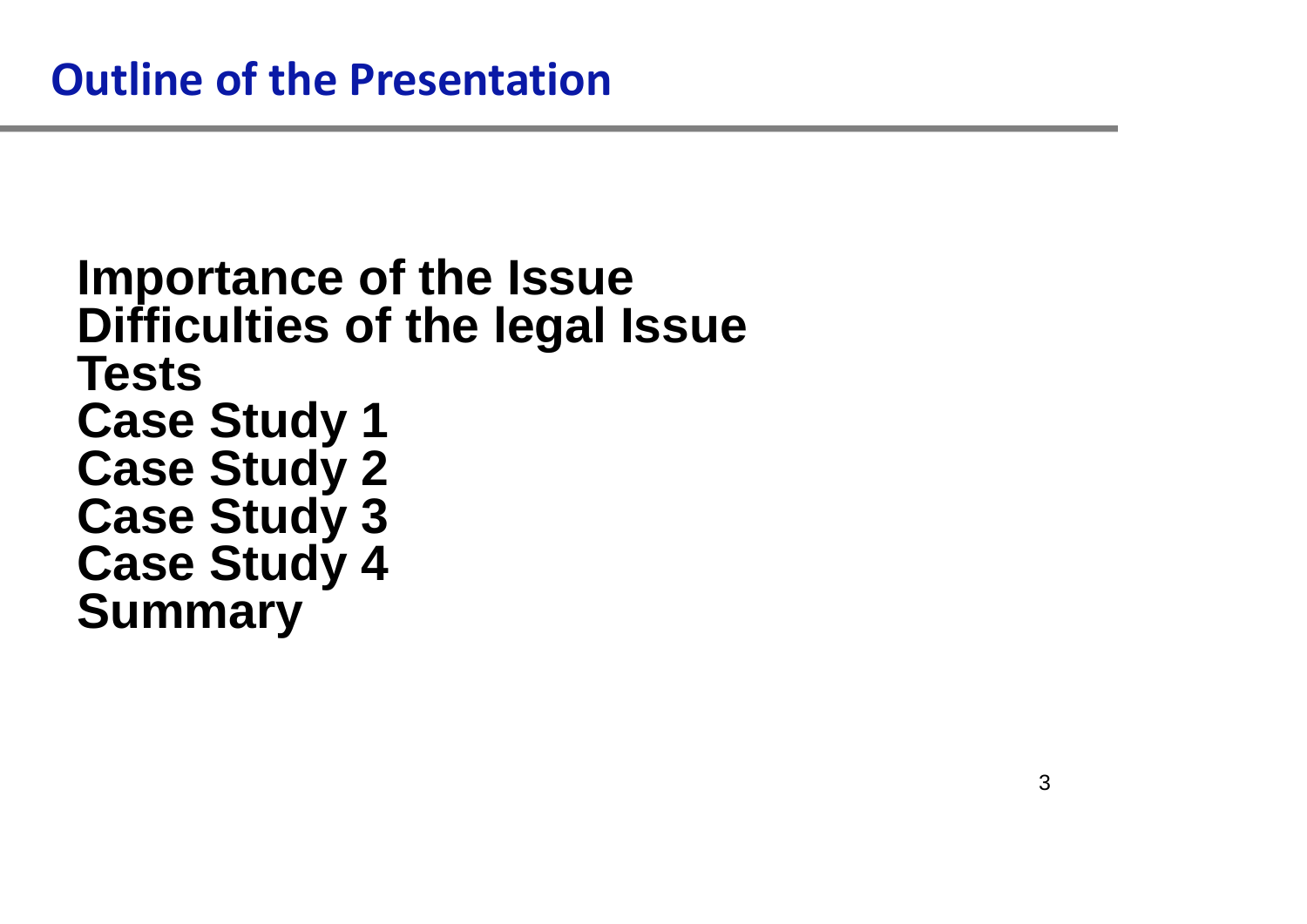### **Seriousness**

Often the issue becomes a big issue involving wide range of people.

### **Urgency**

The issue is often an urgent matter. Any delay further worsens the situation.

### **Difficulties of Adjusting Conflicting Interests**

Removing damaged cargo involves a greater cost than the value of cargo. Nobody wants to bear the cost.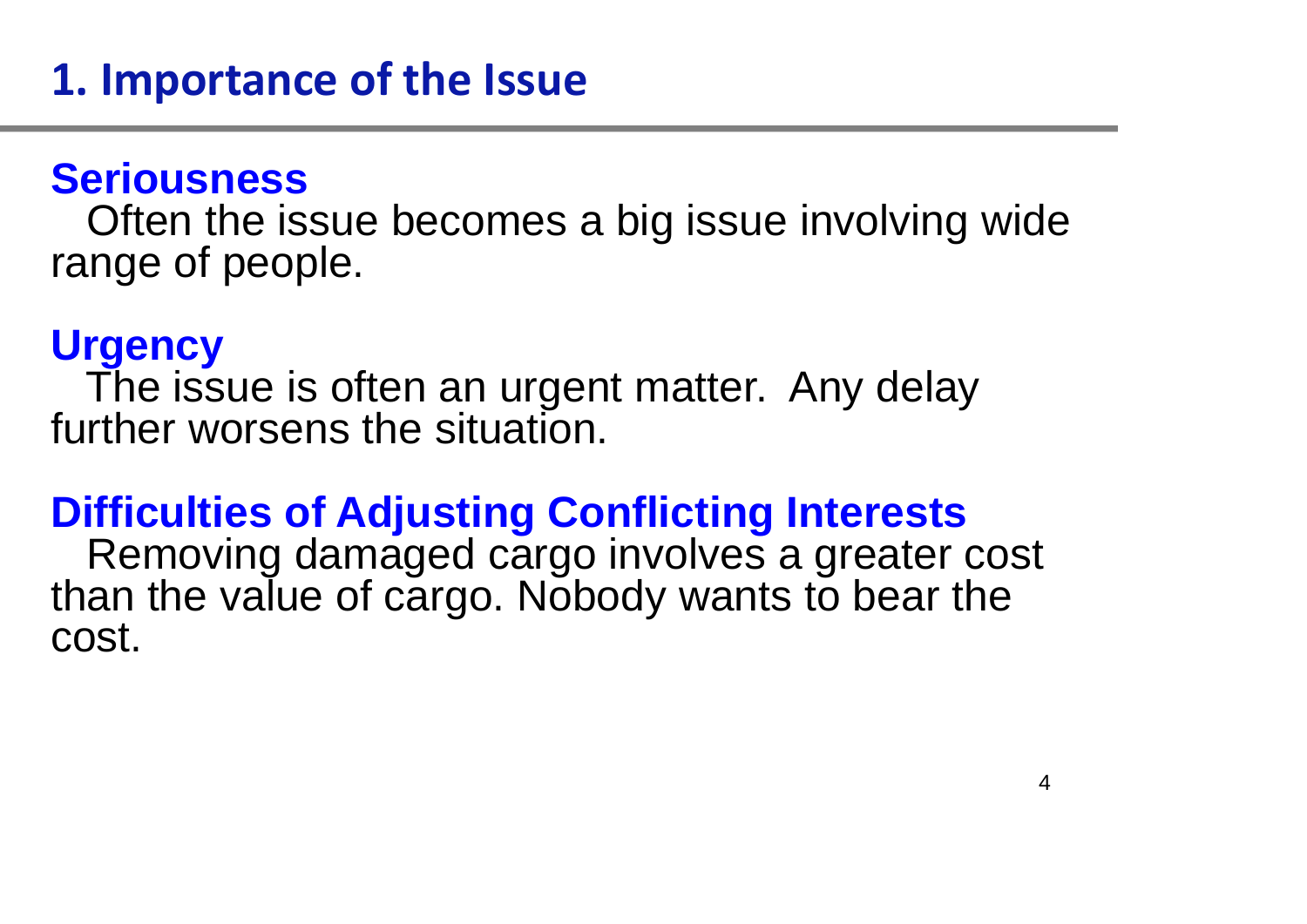# **2. Difficulties of the Law on the Issue**

### **Various Situations**

Situation varies case to case.

- nature and quantity of the cargo
- seriousness of the damaged cargo
- place of the damaged cargo
- parties involved
- insured or not insured

### **Any generalization may be misleading**

### **Disclaimer**:

Each case must be examined based on its actual situation. Today's presentation is aimed at providing a brief guidance based on my personal understandings.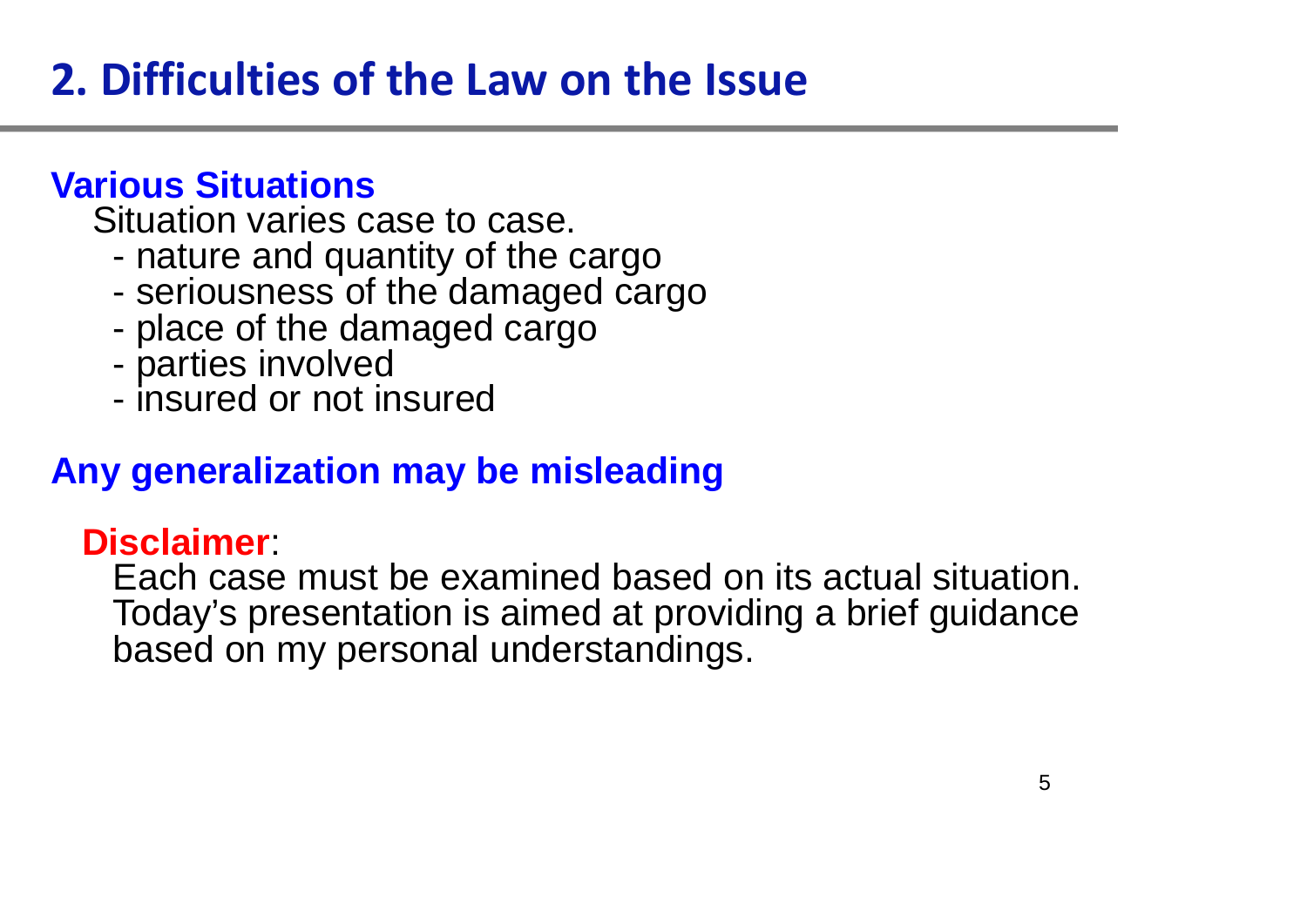# **3. Tests to be Considered (1)**

- **Q1** Nature, seriousness of damage and quantities of cargo<br>- perishable dangerous oil
	- perishable
	- volume of the damaged cargo
- **Q2** Is the damaged cargo on board the vessel?
	- ex. sea water damage of corns onboard
	- ex. round logs washed over board

**Q3** Is the value of the damaged cargo more than the removal costs?

- **Q4** Where is the damaged cargo?
	- in the high seas, territorial waters, port,
	- on land … public beach, private place, road, river …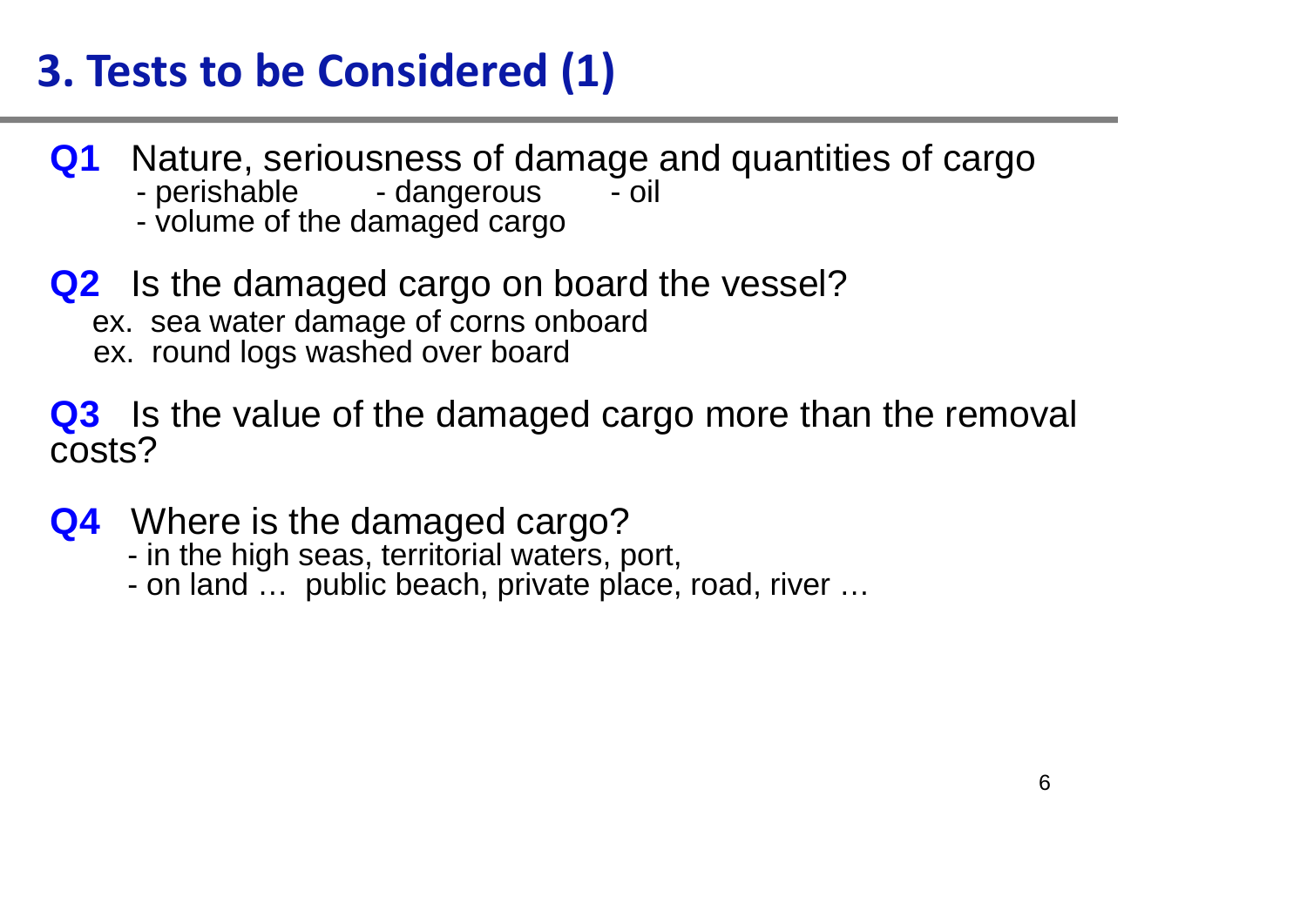# **Tests to be Considered (2)**

- **Q5** Cause of the damage of the cargo
	- negligence of the ship owner or operator
	- dangerous nature of the damaged cargo itself
	- force majeure
- **Q6** Does the vessel need removal, too?
- **Q7** Are the cargo and vessel insured for its liability?
	- special cover for cargo owner against removal liability <rare>
	- P&I insurance of ship owner for cargo indemnity Is the premium paid?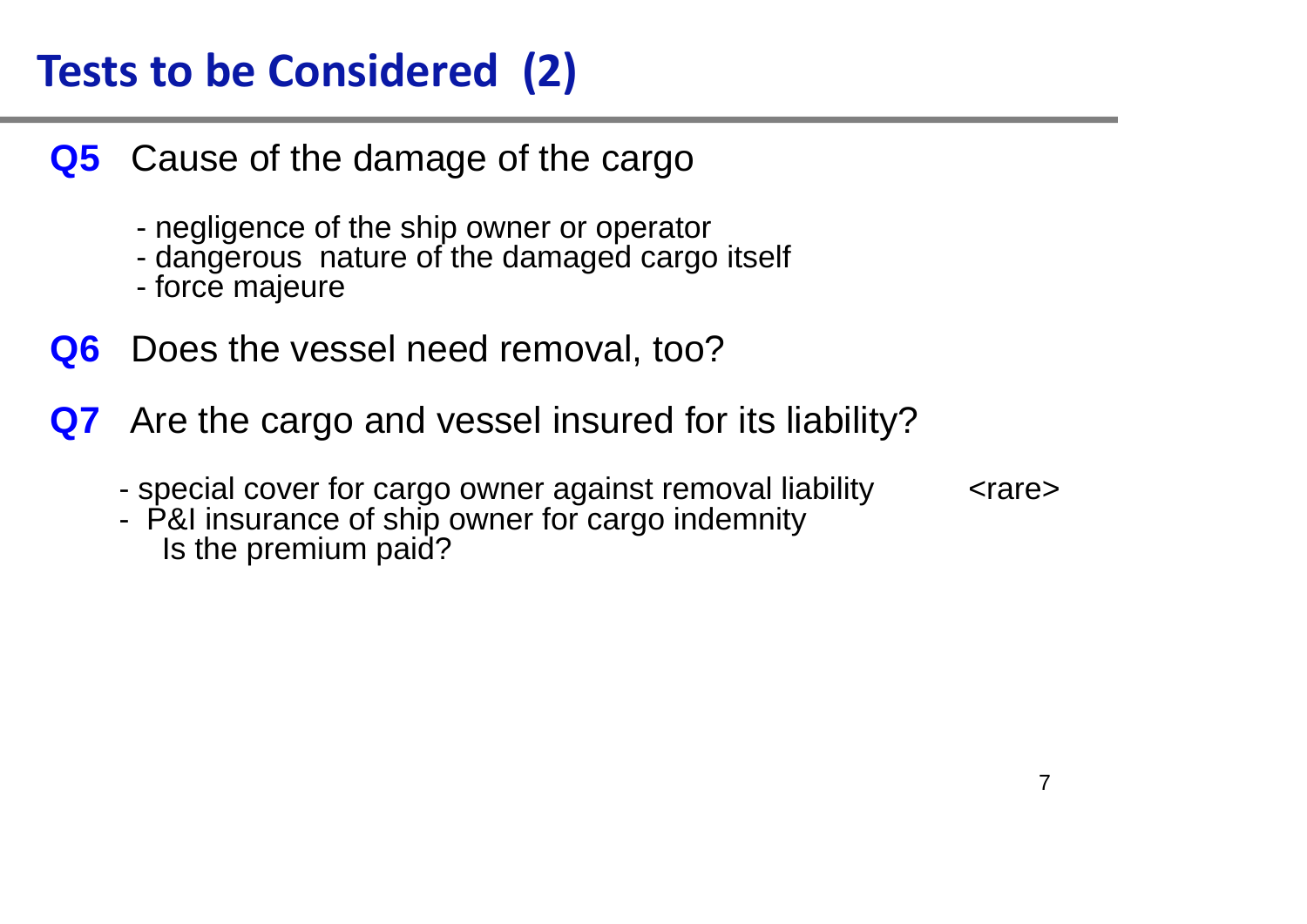# **4. Case Study (1) (1)** \* Hypothetical case

**Case**: Vessel with cargo sank in the shallow water and both became total loss. Ship owner is a member of Japan P&I.

#### **Issues involved**:

- Whether the cargo need to bear the part of removal costs or not?

### **Possible solution**: My Personal View

- As far as the cost of removing ship only, i.e. where ship needs to unload the damaged cargo, is higher than the costs of removing both, P&I may bear the cost.

The cost will be regarded as reasonable.

- Even if ship owner asks cargo owner to contribute to the removal costs, cargo owner will resist its payment, asserting ship owner's responsibility for the accident.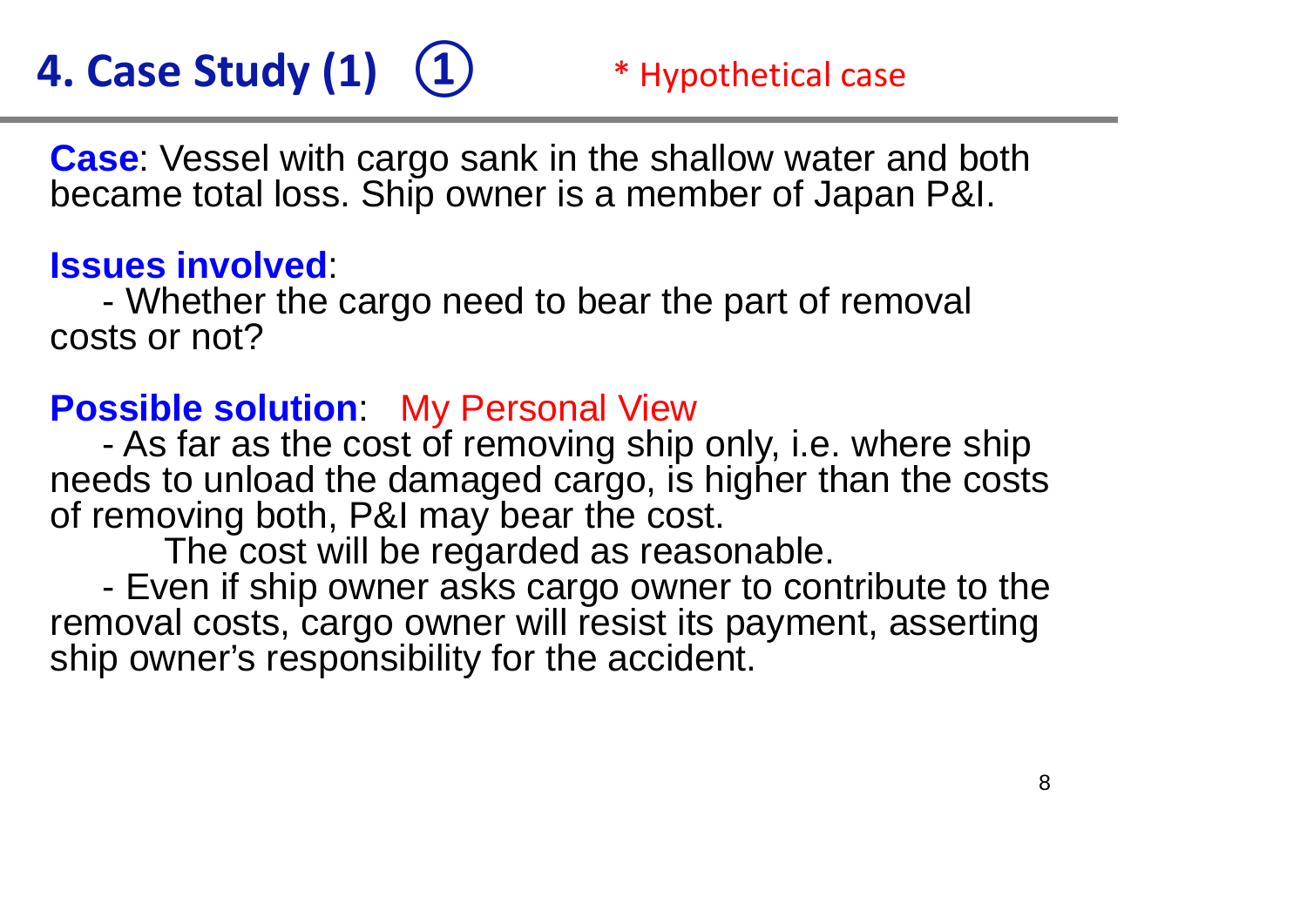### **Question?**:

How will be the apportionment if the removal costs becomes greater because of the nature of the cargo, such as the dangerous nature of the cargo?

### **Possible solution**: My Personal View

- If there is not any justifiable logic for the ship owner to bear the whole cost, P&I may not be able to bear the whole costs. Cargo owner need to bear the part of the cost increased solely by the nature of the cargo.

- Cargo owner may resist its payment, asserting ship owner's responsibility for the accident. The liability will be judged on the terms of the carriage contract.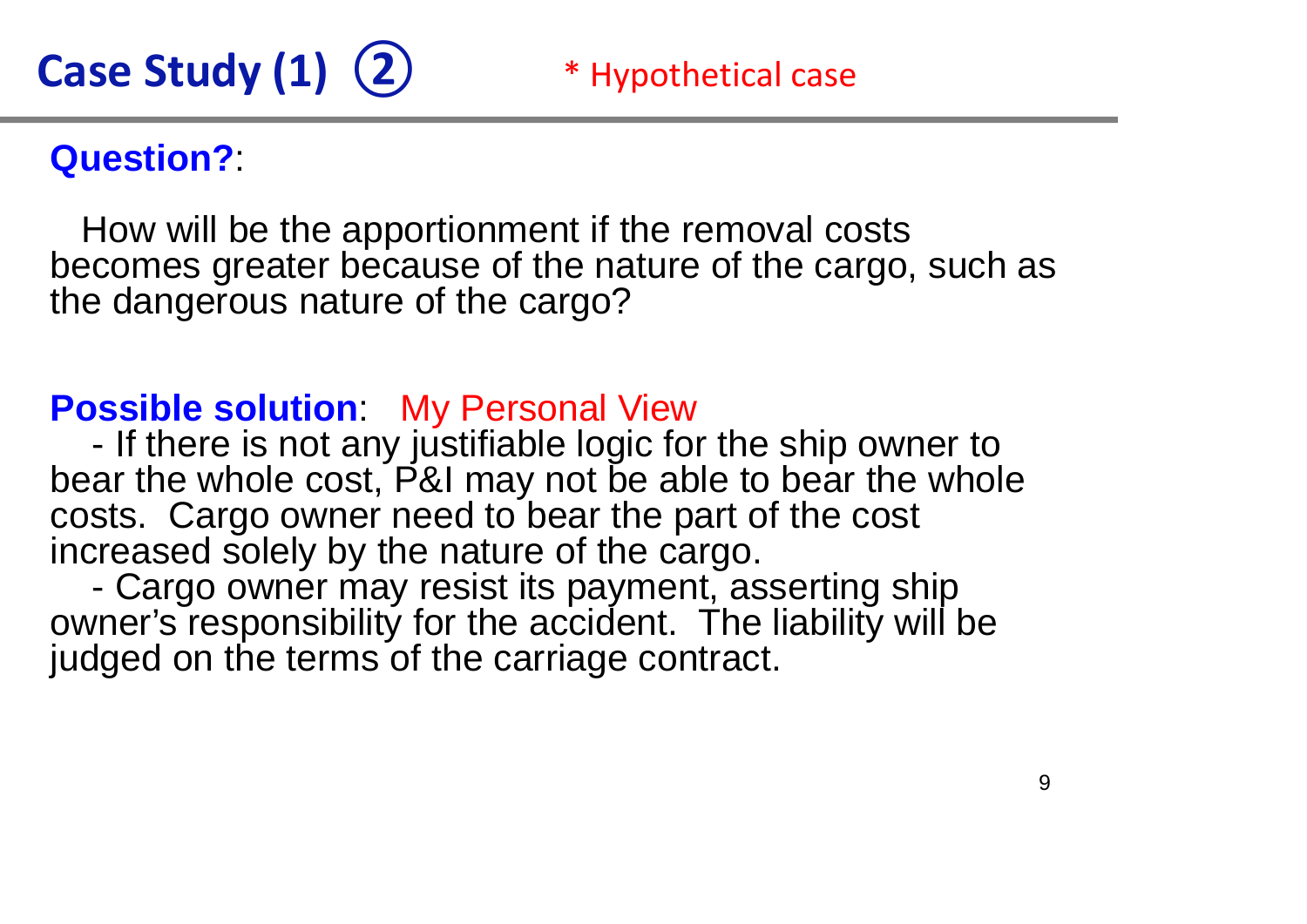# **5. Case Study (2)** \* Hypothetical case

**Case**: Wheat on the vessel were totally lost because of the sea water entered into the hold from the hatch cover during the heavy weather.

### **Issues involved**:

- Who should pay the cost of removing cargo from the ship and damping it, so far as the cargo owner waives his right of property?

### **Possible solution**: My Personal View

- The vessel needs to unload the cargo as usual although it may incur extra charge.

- Cargo owner need to damp the cargo and bear the extra charge for it. The cost are not covered by his cargo policy.

- Cargo owner may claim compensation against the ship owner for his loss caused by the vessel under the relevant carriage contract up to the limit of the carriage contract.

- If the liability of ship owner of charter is established, relevant P&I club will pay the insurance money for it under her cargo indemnity cover.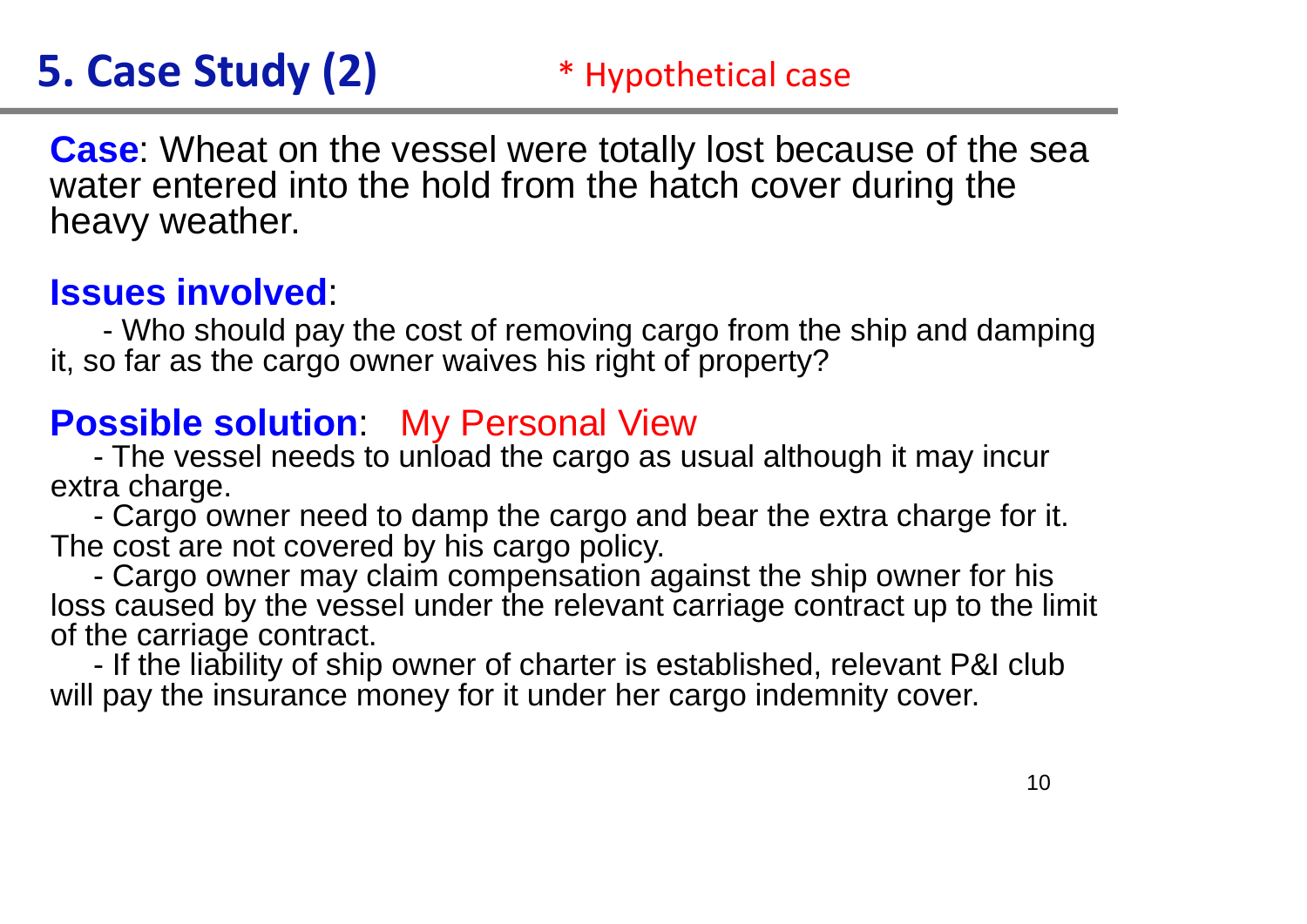# **6. Case Study (3)** \* Hypothetical case

**Case**: Round logs imported to Japan were washed over board and were drifted to the beach.

Ship owner is a member of Japan P&I.

#### **Issues involved**:

(a) Ownership of the damaged cargo

- Who is the owner of the property .. seller or buyer?

(b) Transfer of property under marine cargo policy

- Is the cargo owner entitled to abandon the cargo to the cargo insurer as it is totally lost under its marine cargo policy with ICC?

Can insurer refuse the transfer of it?

- Does the property transfer from cargo owner to its insurer after his payment for total loss based on Art. 24 of the Japanese Insurance Contract Act?

Can insurer reject its transfer?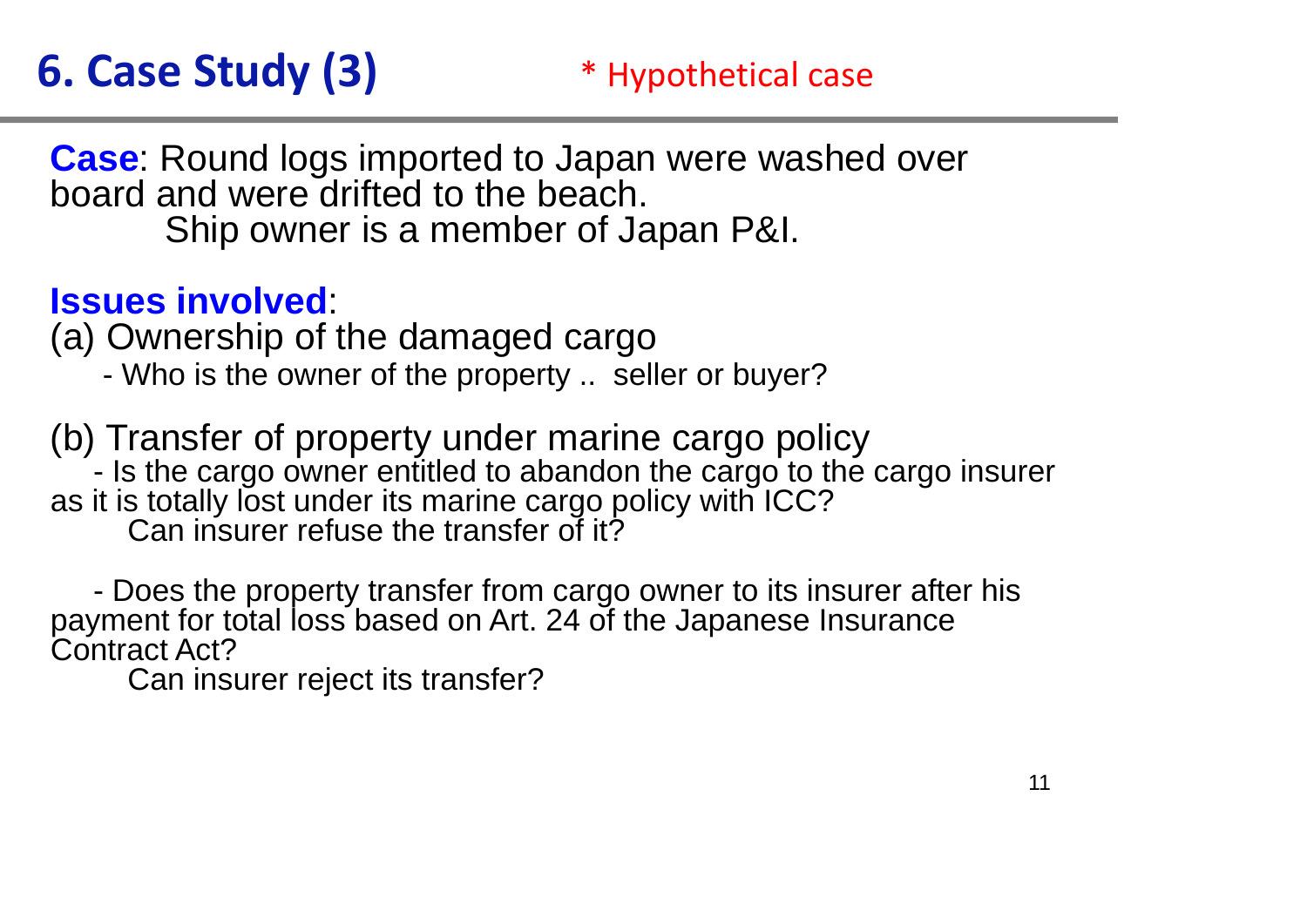### **Issues involved**:

- (c) Liability for the accident
	- Is the ship owner responsible for the accident?

- Is the owner entitled to limit his liability under the carriage contract?

- (d) Liability for the removal costs
	- What law and regulation apply to the case?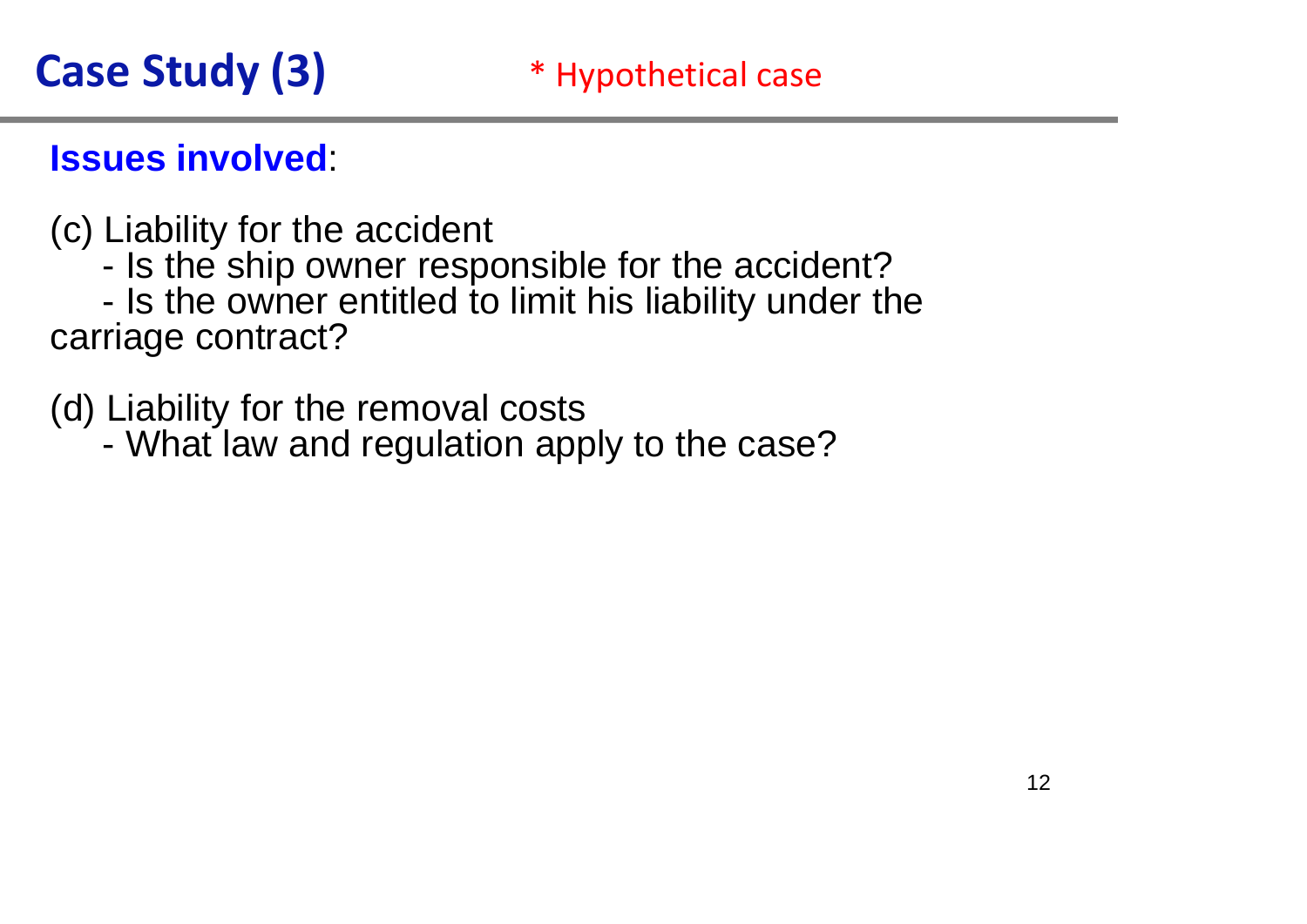#### **Possible Solution** : my personal view

- Transfer of ownership arises based on the contract of sale between the seller and its buyer irrespective of the terms of the INCOTERMS.
- In many cases, the buyer will be the owner of the cargo after the payment for the cargo.
- Cargo insurer will be entitled to reject accepting transfer of property against the notice of abandonment from the assured under the English Institute Cargo Clauses 2009.
- Cargo insurer will be entitled to reject the legal transfer of the damaged property under the Japanese Insurance Act Art. 24.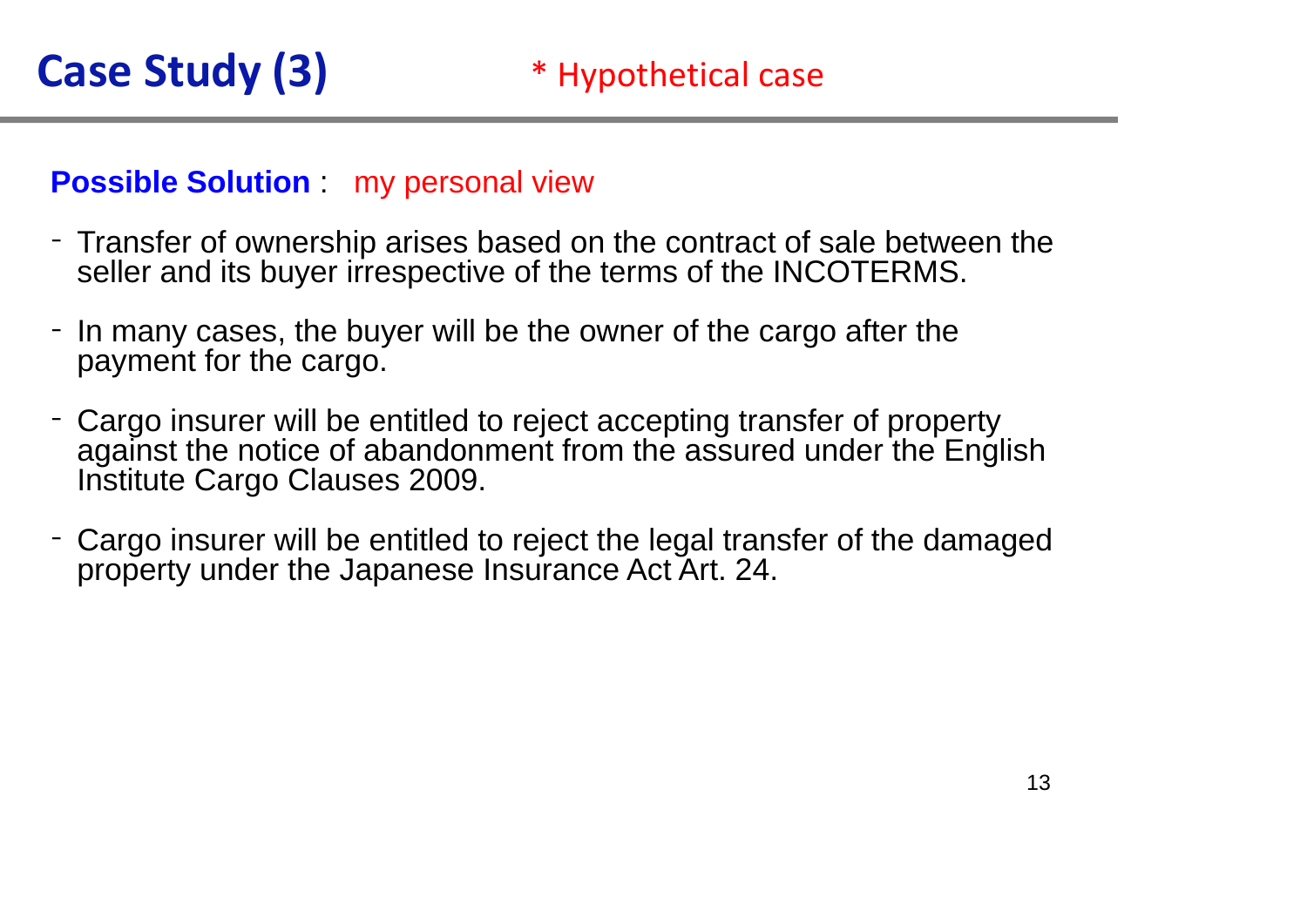#### **Possible Solution** : my personal view

- Liability of its removal will arise based on various laws and regulations.

Ex:

Port Regulation Law, Port and Harbor Law, Maritime Traffic Safety Law, The Law about Prevention of Maritime Disasters, such as Sea Pollution, The Law on the Sea Coast, Law on the Natural Parks, Wastes Disposal and Public Cleaning Law

Various regulations of the local authorities

Right of claim for removing obstacle under the Civil Code ….

- The party responsible for the removal costs will be judged by the applicable law and regulations.

ex: ship owner, party responsible for the accident…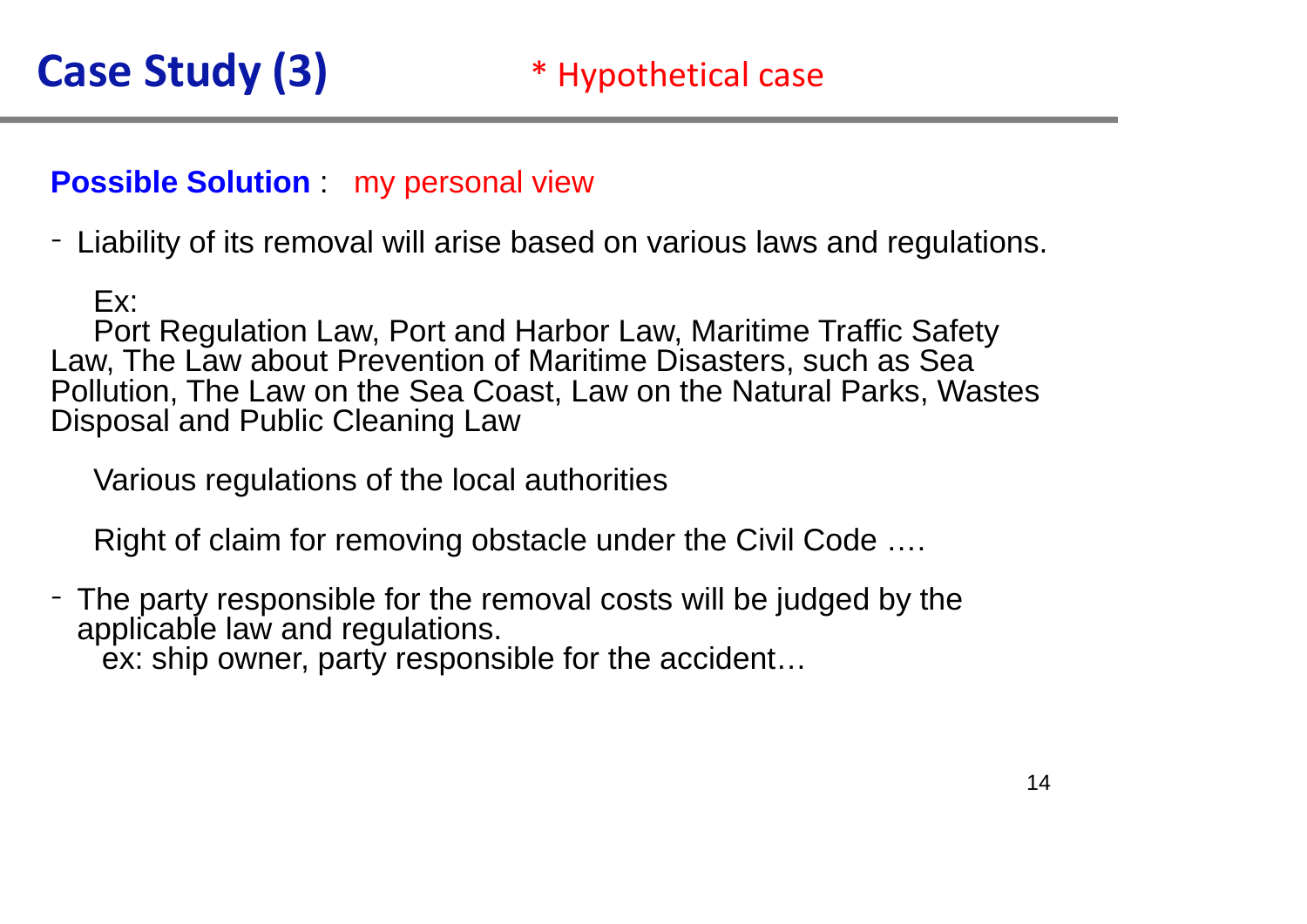#### **Possible Solution** : my personal view

In reality,

- 
- Immediate removal of the cargo will be needed.<br>- In many cases, the name of the vessel will be reported by the mass media. However, its is rare that the name of the cargo owner is disclosed. It may not be easy for the public to know the various cargo owners of the damaged cargo.
- Ordinary persons will consider that the shipping company which caused the accident should be responsible for the removal costs.
- Local authority may ask the ship owner and its P&I and in many cases actually issues a formal order to remove the logs.
- Ship owner may not be able to prove that he has no fault about the accident.
- P&I may bear the removal costs as far as there is a formal order by the authority against the ship owner to remove the cargo and cargo owner abandons the property.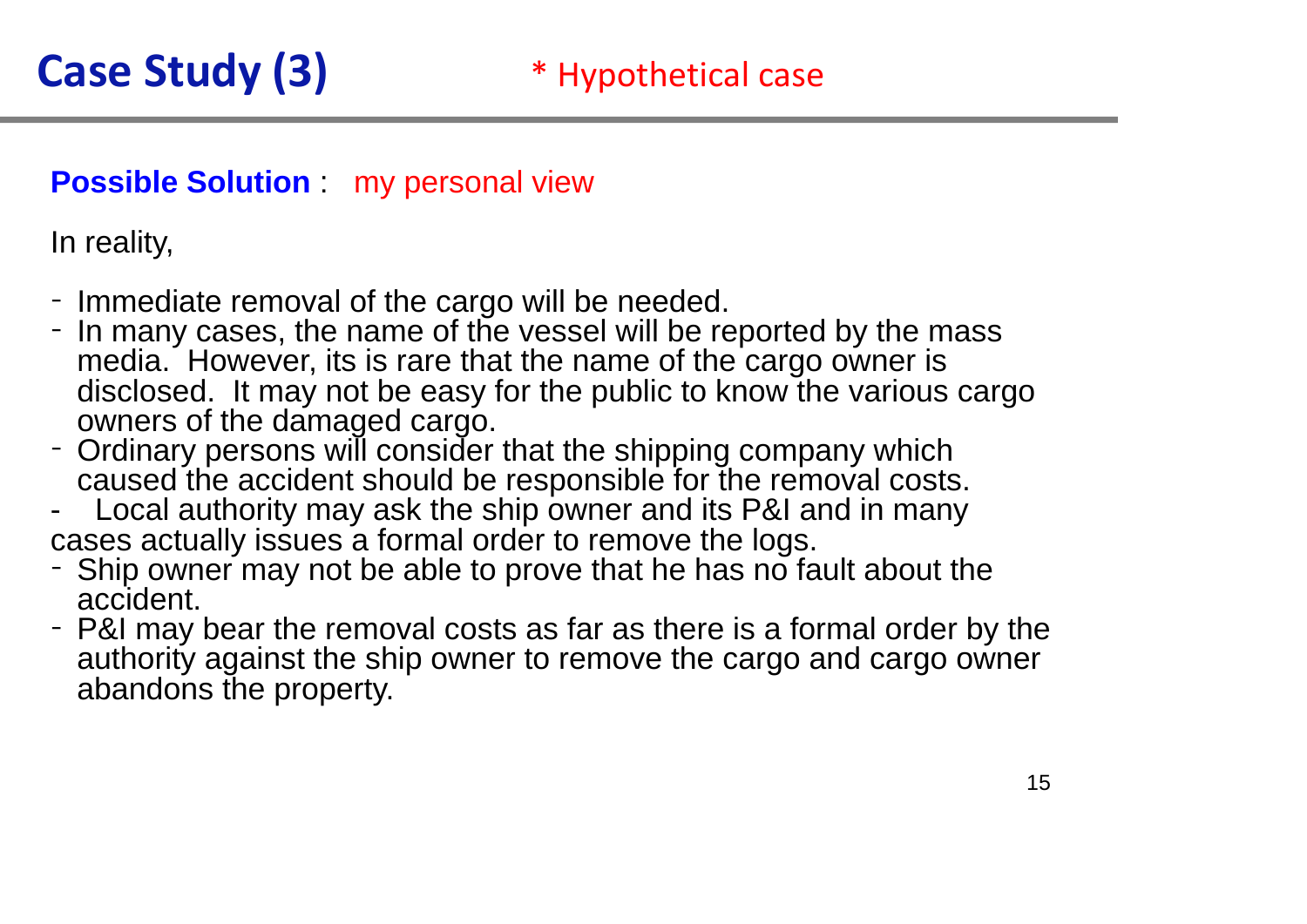# **7. Case Study (4)**

**Case**: Many vessels, some with cargo, were drifted and grounded on land and became total loss because of the huge *Tsunami* after the large earthquake of 11 March 2011 in Japan.

Number of damaged vessels

fishing boats 19,811 vessels other than fishing boats vessels less than 20 GT 15,500 more than 20 GT 57

\* base on the figure of Ministry of Land, Infrastructure, Transport and Tourism Bureau of Shipping, 2011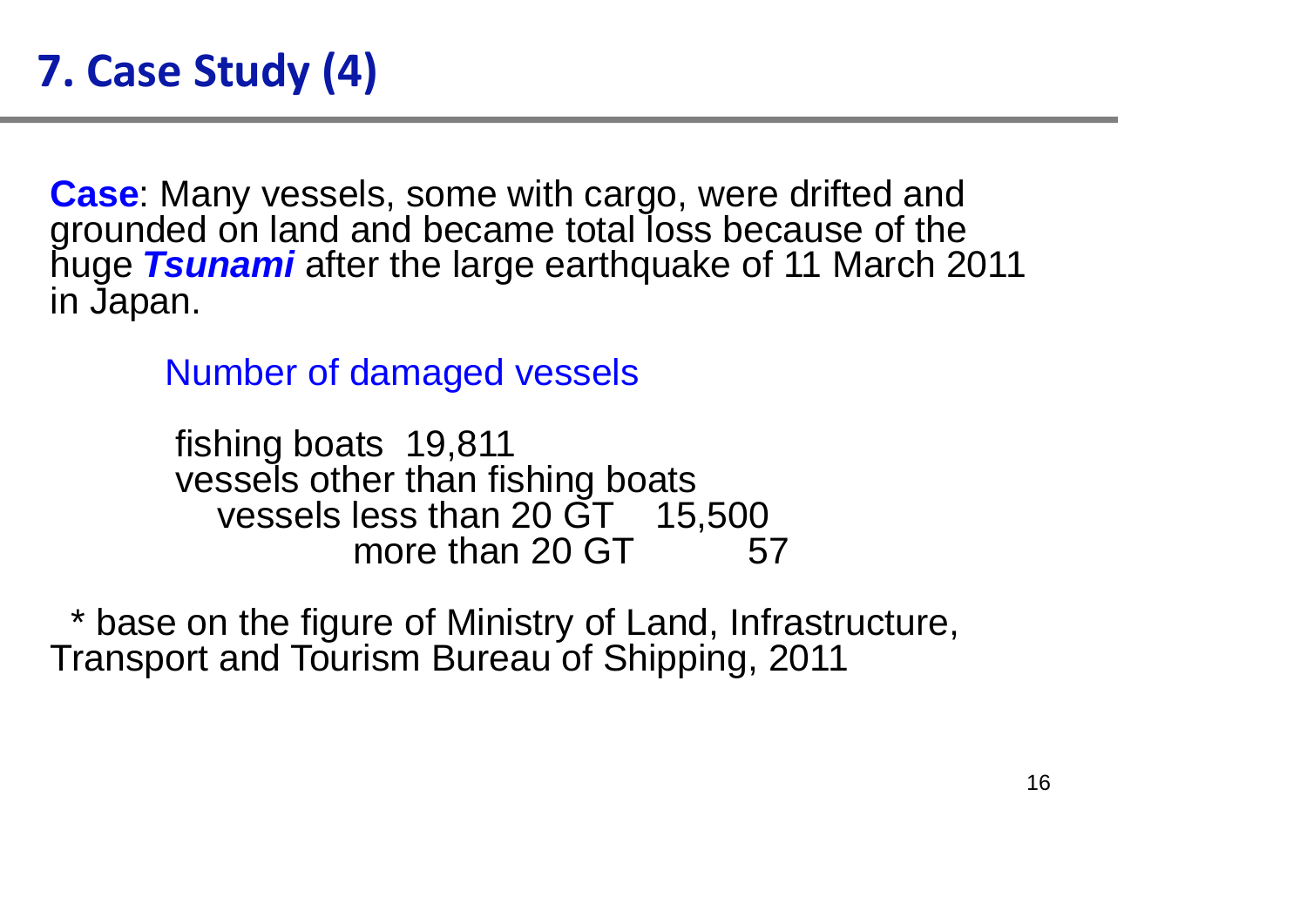

17

Photo is provided by Mr. Miyahiro, Japan P&I Club. Copy is not allowed.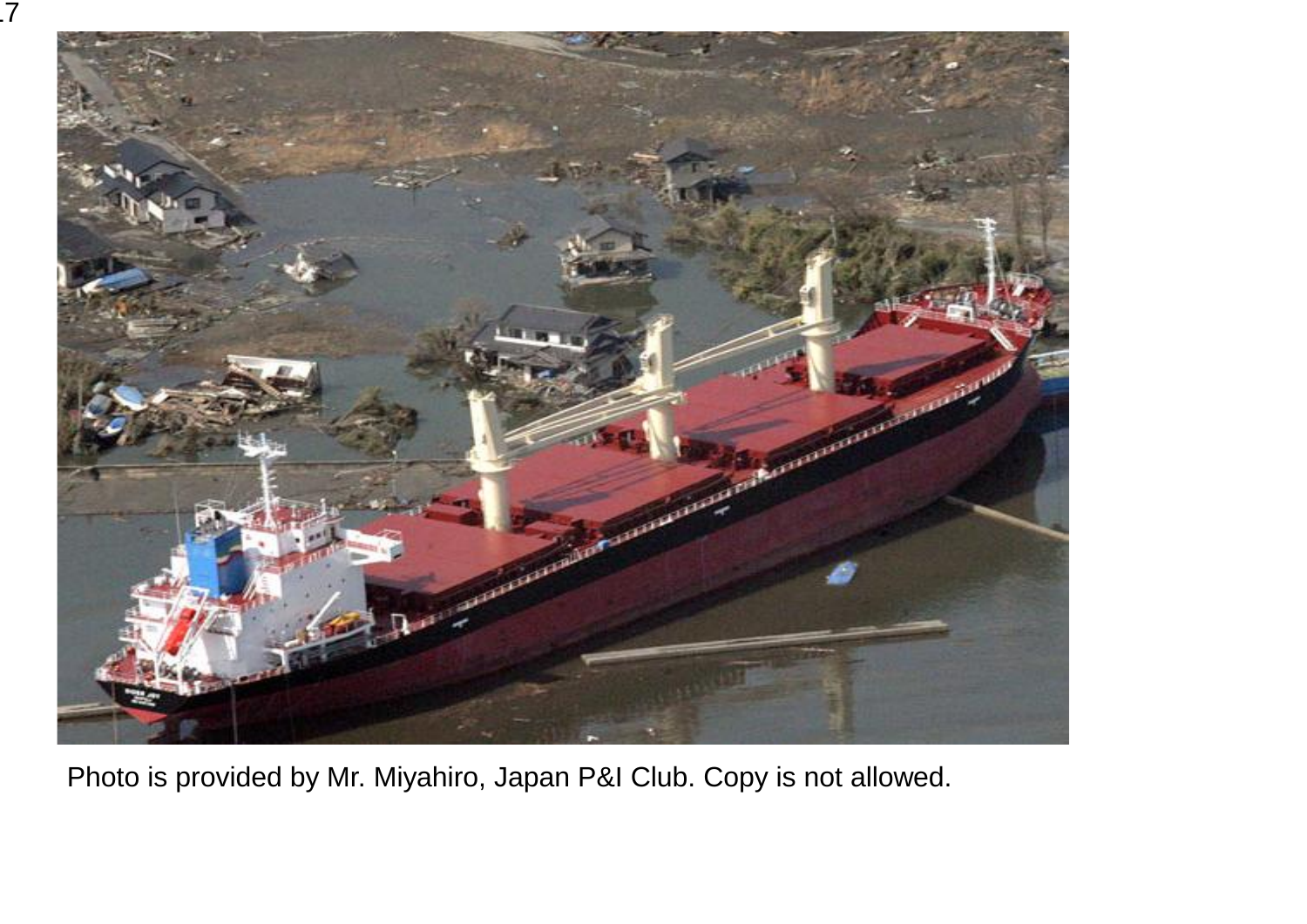# **Case Study (4)**

#### **Various places of the damaged property**

- Ocean, Port, Coast, Park, River, Road, Private place …

- Liability of its removal will arise based on various laws and regulations.

Ex:

Port Regulation Law, Port and Harbor Law, Maritime Traffic Safety Law, The law about Prevention of Maritime Disasters, such as Sea Pollution, The Law on the Sea Coast, Law on the Natural Parks, Law on the River, Wastes Disposal and Public Cleaning Law

Various regulations of the local authorities

Right of claim for removing obstacle under the Civil Code ….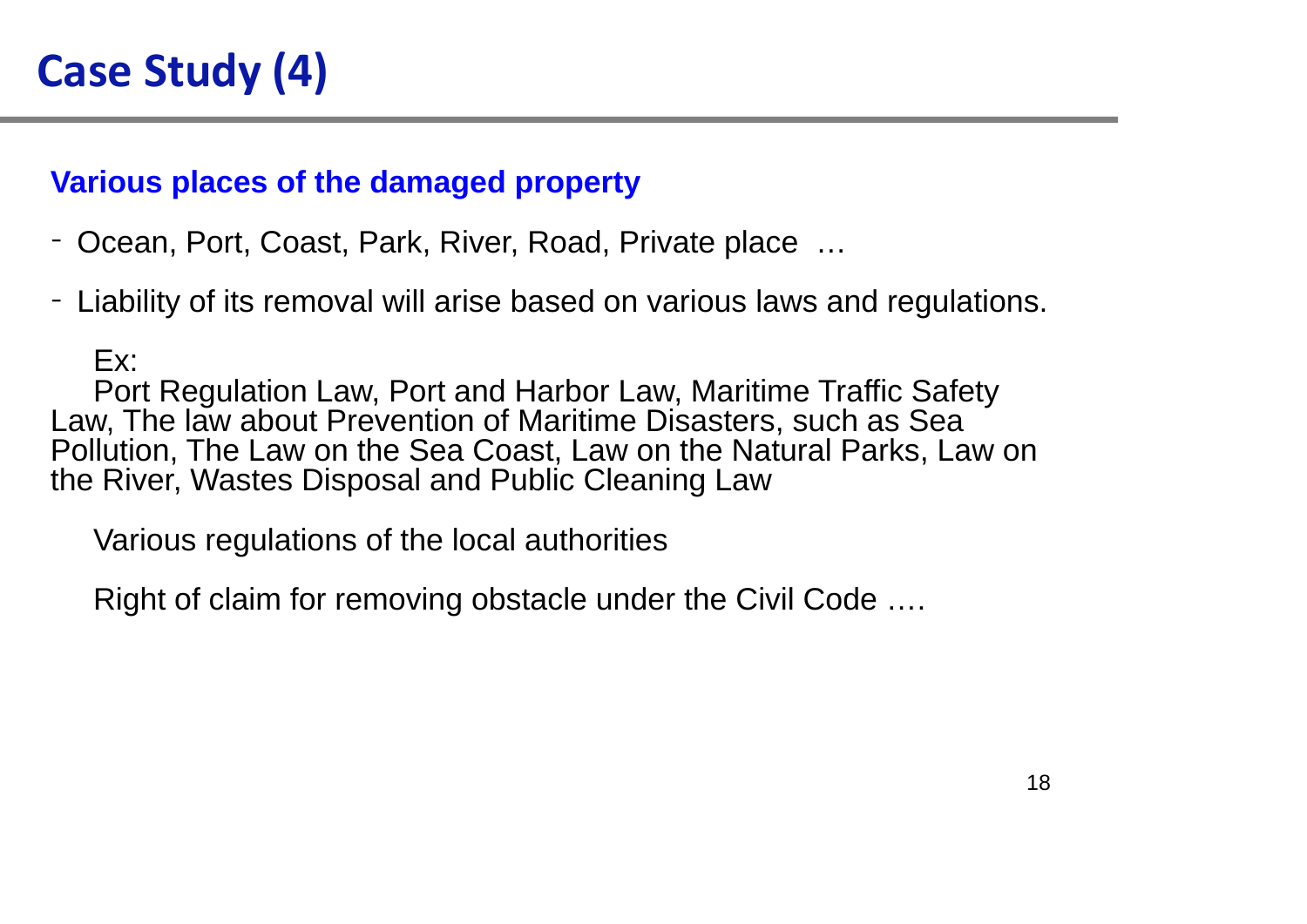#### **Legal Issues**

- Does P&I insurance cover Tsunami risk of the earthquake?
- Does P&I insurance cover removal costs on land?
- Can P&I Club recover the part of removal cost from the cargo?

#### **Difficulties**

- It was not easy to find the owner of the damaged cargo as they were mingled with other properties such as house, warehouse, etc. However, owner of the large ships were easily identified by the name stated on the vessel.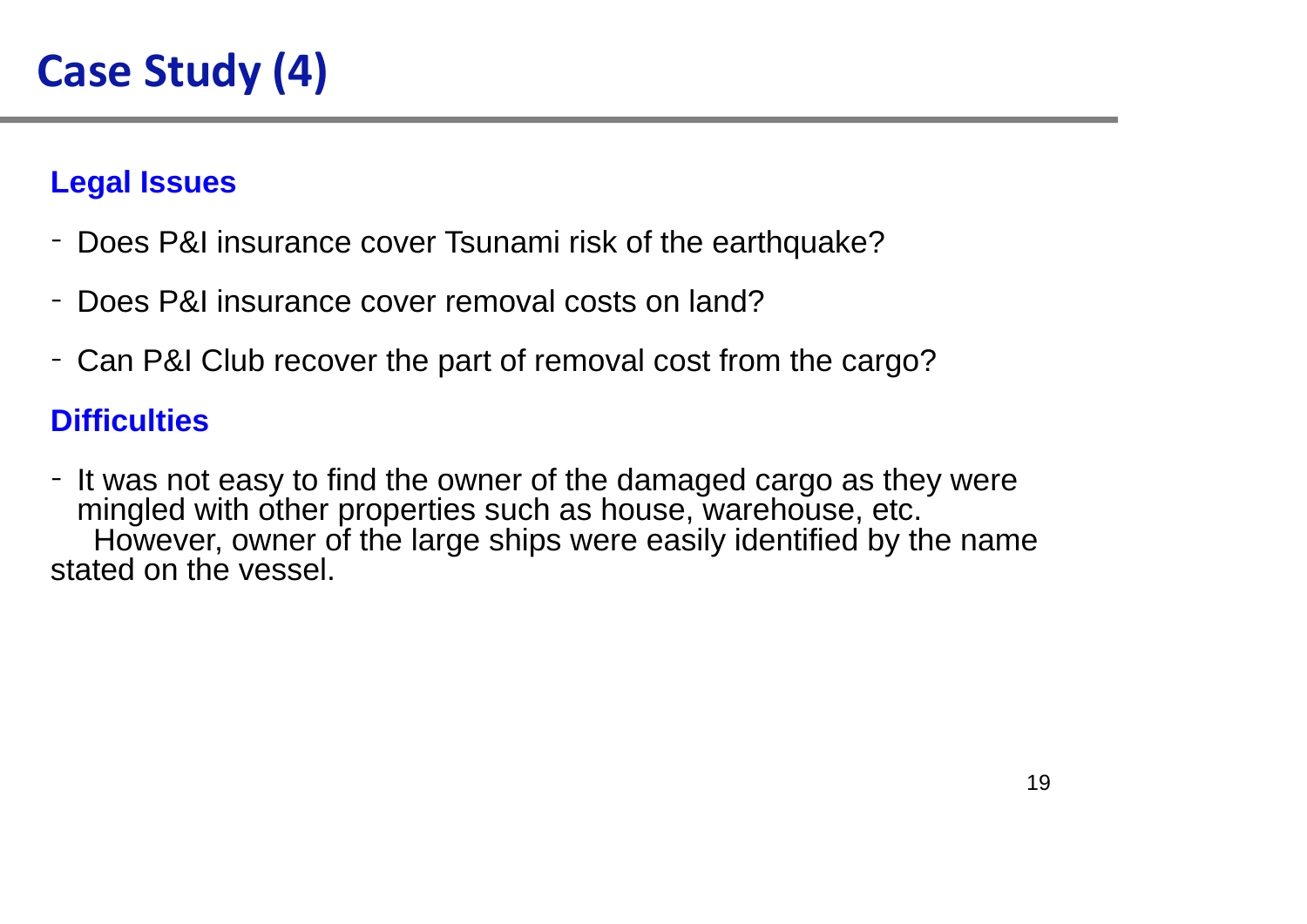**Solution** :

- Immediate removal of the wreck was needed.
- Authorities noted the fact that Tsunami risk was not excluded from the P&I insurance and asked P&I to bear the removal costs of the merchant vessels covered by the P&I insurance.
- As to the cargo vessels, the relevant authorities made orders against the ship owners to remove the vessel including its cargo.

to be continued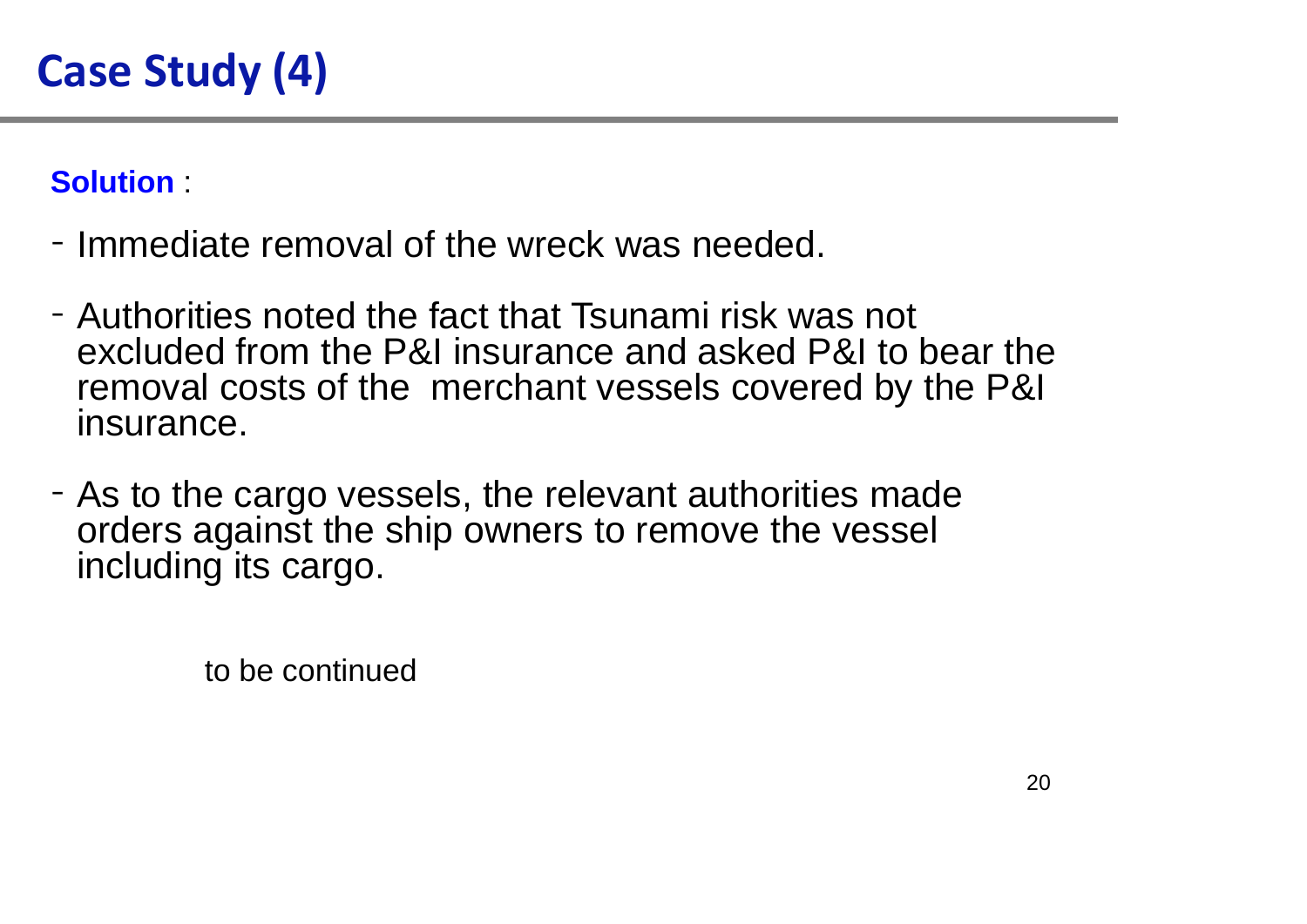# **Case Study (4)**

#### **Solution** :

- Theoretically, the ship owners might have been able to ask its cargo owner if any to bear the part of the removal cost, insisting that the accident was caused by the force majeure and the expenses include those of the removal of cargo. However, as far as the removal order is against the ship owner, it was not easy for the ship owner to establish his right of claim against the cargo owner under the contract of carriage. It is not easy for the ship owner to prove that he has paid every reasonable measure to prevent such a drifting.
- P&I insurance does not exclude the risk of tsunami or earthquake and it may not be easy to deny claim from the ship owner to bear the removal costs, so far as there is in fact a formal order by the authority against the ship owner to remove the vessel with cargo.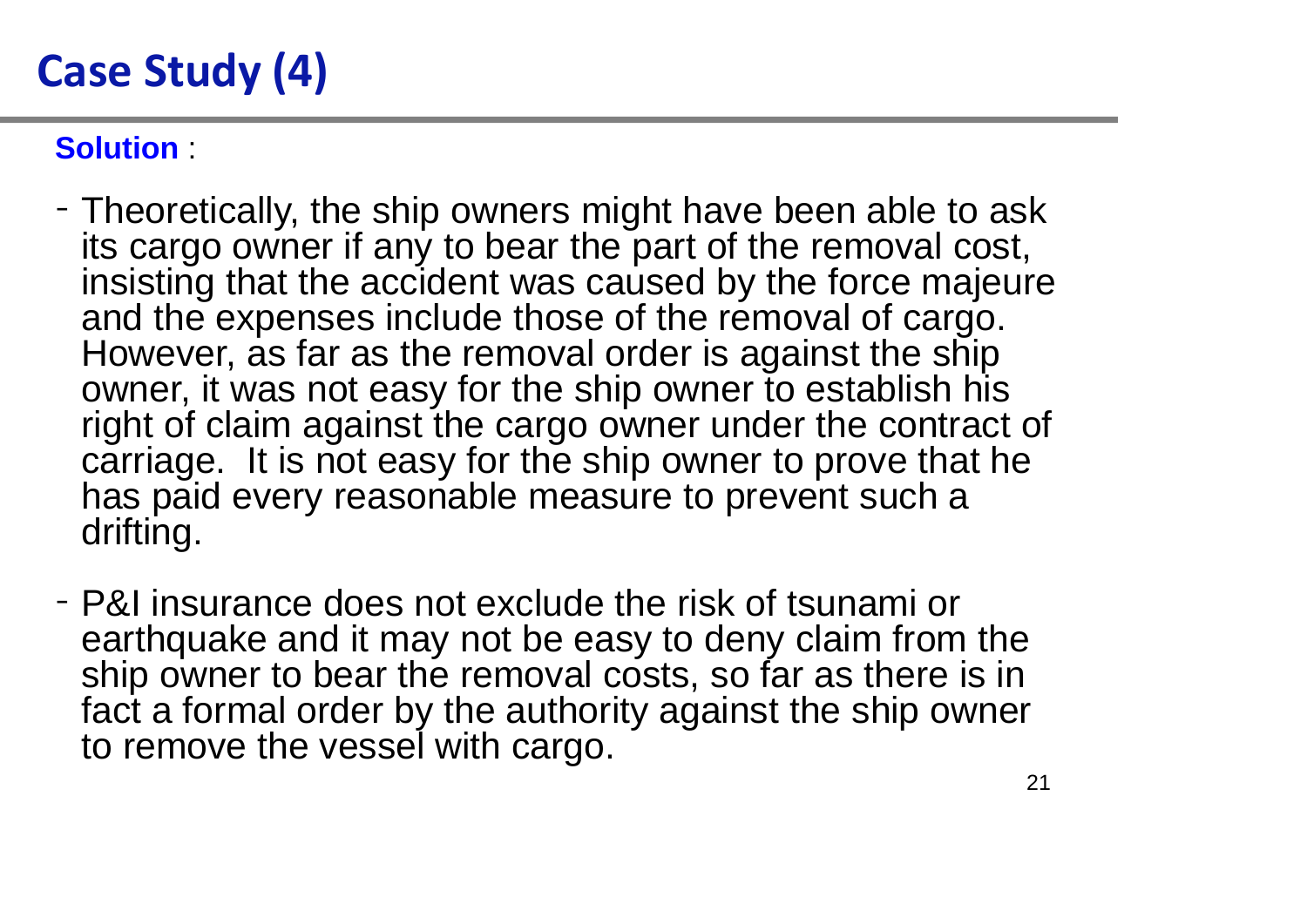## **8. Tentative Solutions under Japanese Law**

#### **Personal View**

#### **(1) Cargo on board the vessel**

If the cargo owner wants to obtain it, cargo owner will bear the cost of the removal of cargo.

Where the carrying vessel is also a wreck and it is reasonable to remove both of the ship and cargo together, P&I Club may bear the whole of the removal costs.

#### **(2) Cargo outside the vessel**

It is controversial. However, in reality, ship owner and its P&I will bear the removal cost of removing cargo under its indemnity cover, unless the ship owner may well establish that he owes no liability for the accident.

#### **(3) Costs increased by the nature of the cargo**

Increased cost caused by the nature of cargo, such as the dangerous nature of cargo, should be born by the cargo owner.